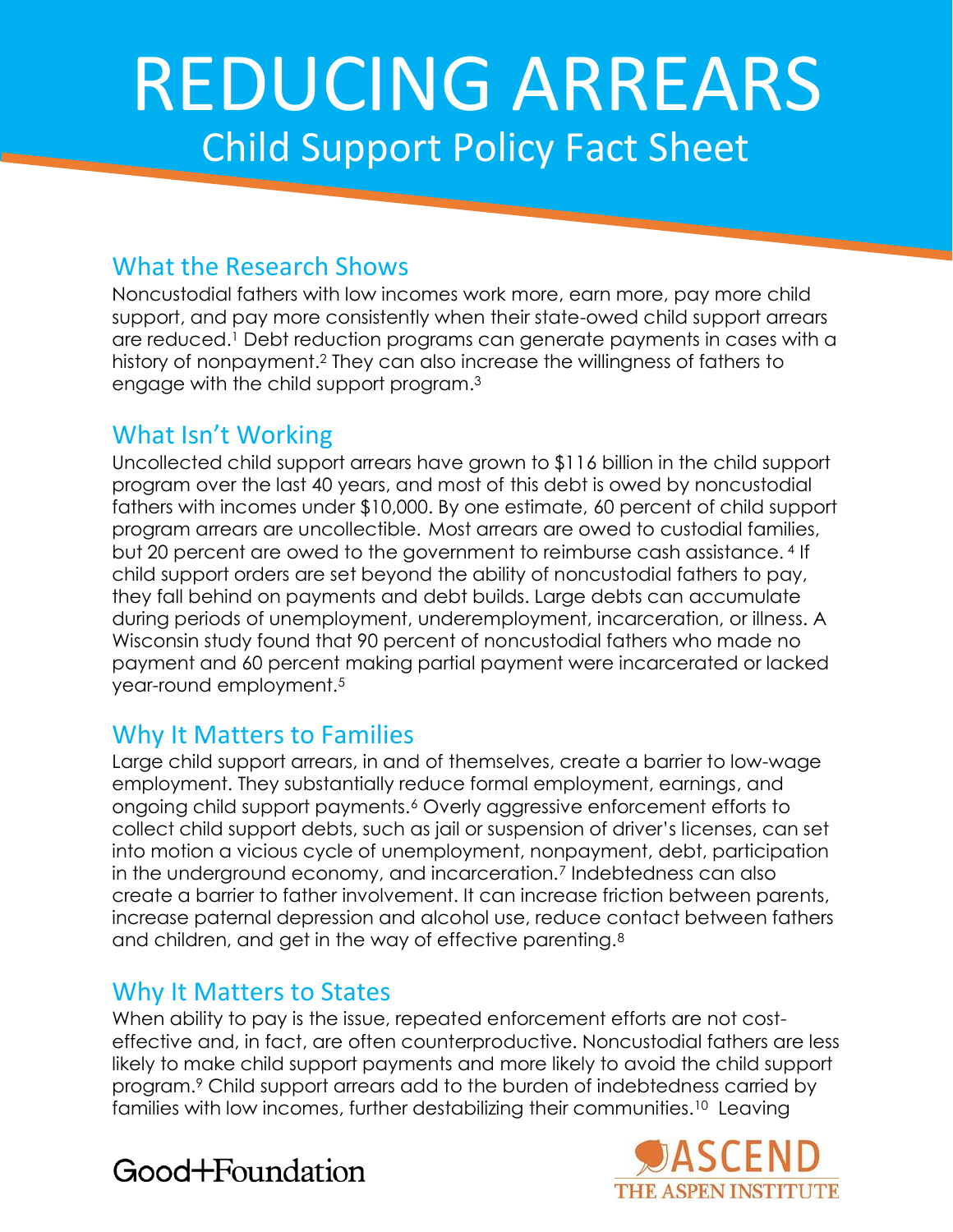uncollectible state-owed debts on the books drags down state performance, reducing federal performance incentive payments.

# A Better Way to Do Business

Longstanding federal policy encourages states to write off uncollectible stateowed arrears, with no obligation to pay a share of the uncollected debt to the federal government.<sup>11</sup> Arrears owed to custodial families may only be forgiven by custodial mothers, not by states. Reducing state-owed debt can increase employment and child support payments, reduce time spent on futile collection efforts, and increase federal performance incentive payments. Almost all states have policies that allow noncustodial fathers to seek a reduction of state-owed debt, either on a case-by-case basis or as part of a debt reduction program. Partly due to state debt write-off policies, state-owed arrears have declined by one-third over the last 10 years.<sup>12</sup>

However, debt reduction strategies vary considerably in their design and effectiveness. Typically, states with the highest current and arrears collection rates, including several of the states featured here, have integrated statewide debt reduction strategies into their child support programs. Debt reduction programs work hand-in-hand with prevention and early intervention strategies, including setting realistic support orders, intervening early in cases where fathers are falling behind on payments, and providing needed services through community partnerships.

This fact sheet offers a high-level view of some of the most robust and innovative child support debt reduction strategies implemented by states and counties. These debt reduction strategies are organized into six basic models: (1) equitable debt reduction; (2) capping arrears accrual; (3) debt compromise or matching programs; (4) debt leveraging in exchange for consistent payments; (5) debt leveraging in exchange for participation; and (6) reduction of familyowed arrears. These models are discussed in the following sections.

# **1.** Equitable Debt Reduction

These programs reduce state-owed arrears based on evidence that a noncustodial parent lacks the ability to pay the full amount due to disability, unemployment, incarceration, low earnings, or when parents reunite. Typically, a noncustodial parent applies for debt relief, which is granted when the parent can demonstrate inability to pay or for other equitable reasons.

+ **CONFERENCE BOARD**<sup>13</sup> WASHINGTON STATE

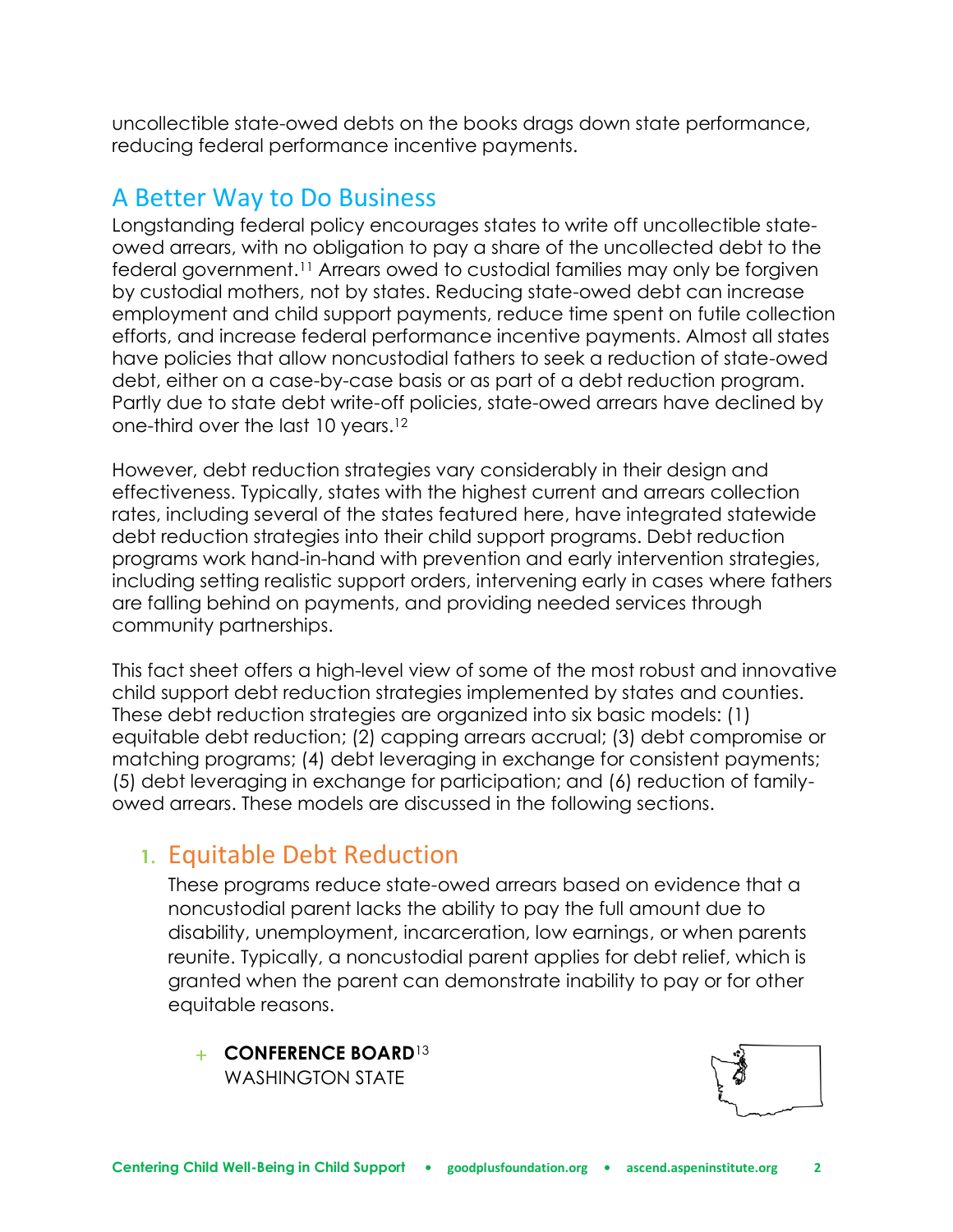Washington State may have been the earliest state to adopt a debt reduction program, dating back to at least 1979. A Washington statute authorizes the Department of Social and Health Services to write off state-owed child support debt if there are no cost-effective means of collecting the debt. Division of Child Support attorneys may approve a reduction in state-owed arrears on a case-by-case basis, or the Department of Social and Health Services may convene a conference board, which is a case review and dispute resolution committee chaired by a Division of Child Support attorney. Conference boards have the authority to decide whether to enforce an order, reduce payroll withholding amounts, collect a debt, set a debt repayment rate, reduce state-owed arrears, or grant other relief in an individual child support case. Conference boards may forgive state-owed debts based on: (1) hardship to noncustodial parents or their households, (2) settlement by partial payment, (3) future cost of collections, or (4) an error or legal issue reducing possibility of collection.

Parents may request a conference board orally or in writing. Child support staff also may initiate conference board reviews. Before requesting a conference board, parents must first attempt to resolve their case with the child support field office. Sometimes the conference board meets with the parents in person or by telephone, but often makes decisions on a case-by-case basis after reviewing the financial and other circumstances of the parents. Most parents represent themselves before the conference board but may be represented by an attorney, friend, relative, or other person and bring witnesses. The Division of Child Support also conducts extensive outreach and offers intensive case management to help noncustodial parents overcome barriers to payment and will work with both parents to facilitate an agreement to reduce family-owed arrears.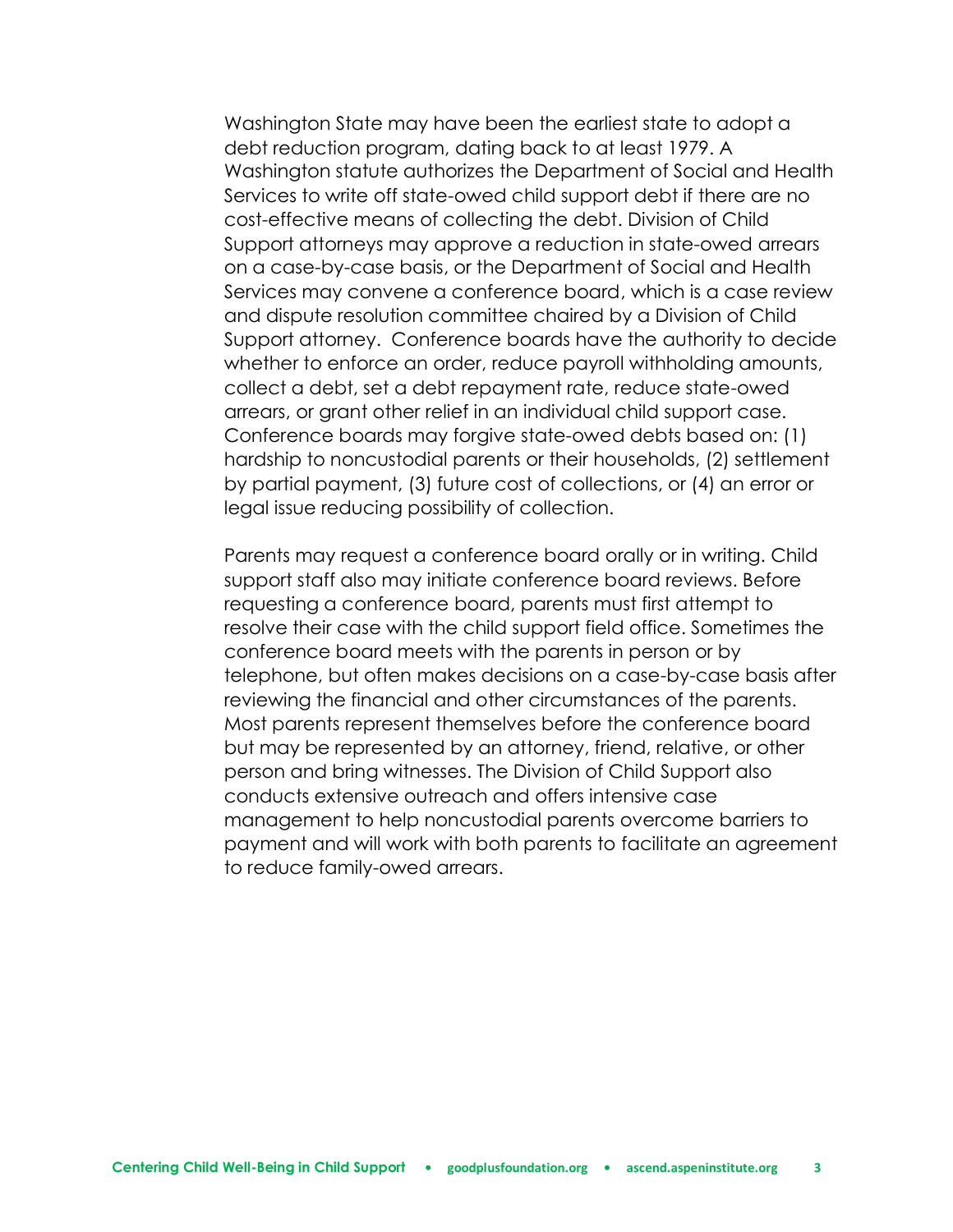#### + **ARREARS REDUCED**<sup>14</sup>

MICHIGAN

As part of its Arrears Management Program, the Office of Child Support of the Michigan Department of Health and Human Services has two primary strategies for reducing stateowed arrears, called Arrears REDUCED and the Lump-Sum Payment program. In addition, the circuit court may discharge state-owed arrears following completion of an arrears payment plan (described in section 6).

Noncustodial parents may ask the Friend of the Court, the administrative arm of the Michigan state courts that operates the child support program at the county level, to discharge some or all state-owed arrears if they can show that it would be very difficult to pay the debt or other justification. In determining whether to discharge state-owed debt, the Friend of the Court considers the noncustodial parent's ability to pay, whether the order was based upon actual wages or imputed income, employment status, incarceration history, public assistance receipt, participation in jobs programs, cooperation with the child support program, and whether the noncustodial parent has provided consistent nonmonetary support or lives with the child.

In addition, noncustodial parents may qualify for a Lump-Sum Payment matching program, where the Friend of the Court agrees to forgive some or all state-owed arrears. The Friend of the Court forgives all state-owed arrears if the noncustodial parent pays at least 50 percent of the total family-owed and state-owed arrears. Dollar-for-dollar matching for state-owed arrears forgiveness occurs if the noncustodial parent pays less than 50 percent of the total family-owed and state-owed arrearage. The minimum payment eligible for matching under the Lump-Sum Payment program is \$,000 of state-owed arrears, or the amount of state-owed arrears, whichever is less.

In 2019, there were 4,995 participants in Arrears REDUCED receiving a discharge of \$11,517 on average in state-owed arrears. There were 12 participants in the Lump-Sum Payment program receiving a discharge of \$4,320 on average in state-owed arrears. Michigan's arrears balance has declined by more than 10 percent since 2012,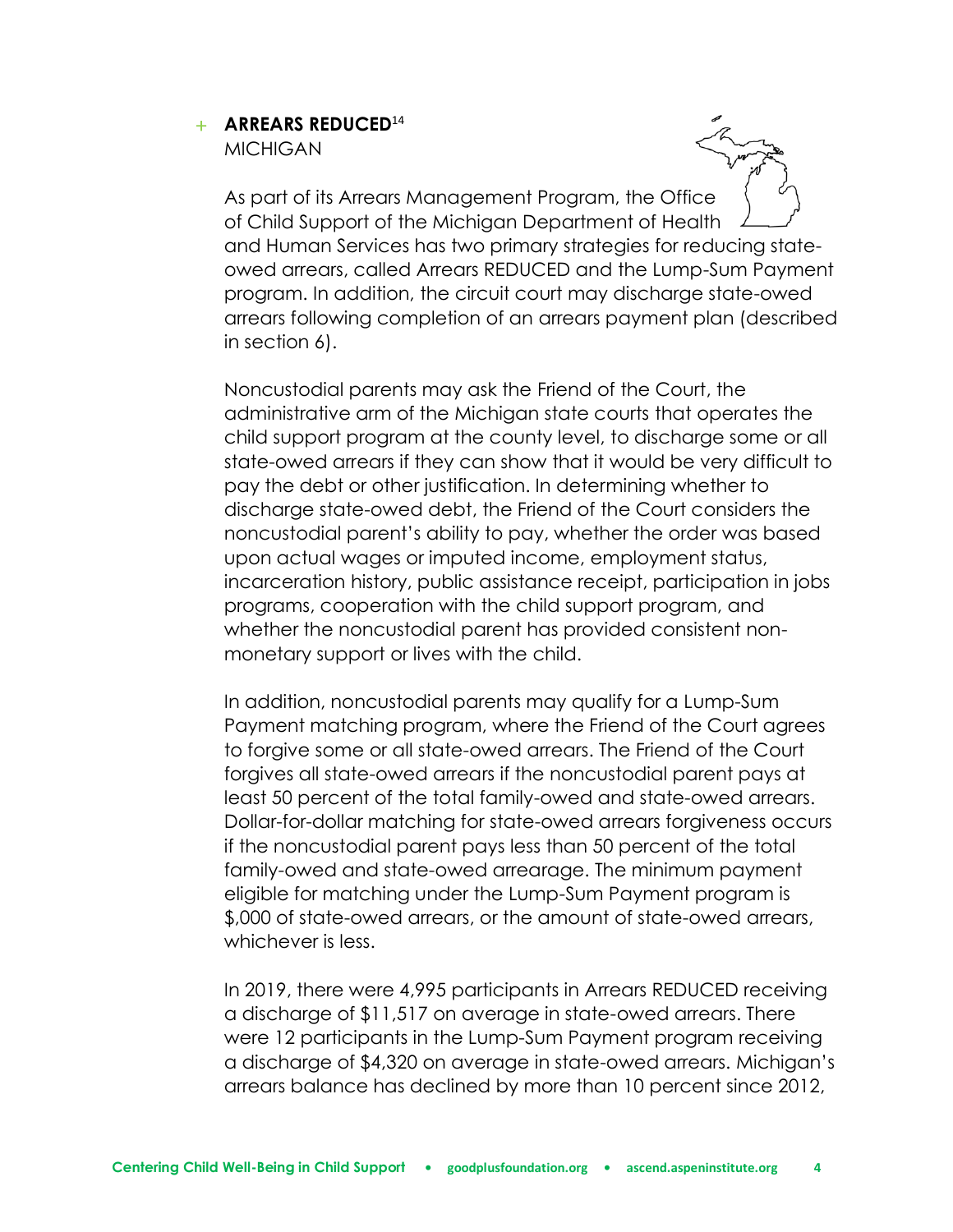during the same time period that the national arrears balance increased.

## + **ARREARS MANAGEMENT AND PREVENTION PROGRAM (AMPP)**<sup>15</sup>

**MINNESOTA** 



In 2012 and 2013, the Child Support Division of the Minnesota Department of Human Services formed a workgroup with county representatives to create a statewide arrears management policy. Under the policy, the Child Support Division sends computergenerated lists of cases with high or increasing arrearages to county child support caseworkers for a manual case review and potential intervention. Caseworkers and attorneys also have the discretion to initiate case reviews and reduce state-owed arrears based on the noncustodial parent's inability to pay. Either parent also may initiate a review.

Caseworkers make a case-by-case determination about interventions, including debt reduction. In determining whether to reduce state-owed arrears in a specific case, caseworkers consider such factors as whether the child support order was set at a reasonable amount, a history of incarceration, public assistance receipt, disability or mental health issues, employment and earnings history, multiple cases, whether the noncustodial parent can be reasonably expected to pay off the arrears owed to the family and to the state, and the cost-effectiveness of additional collection efforts. Family factors, such as reunification and a change in physical custody, are also considered. Individual noncustodial parents may need to meet additional conditions before state-owed arrears are reduced, such as making payments, obtaining a GED or participating in the FATHER project, a parenting and workforce development program operated throughout the state by Goodwill-Easter Seals. Although noncustodial parents are informed that their arrears have been reduced, they do not have to apply for the reduction or take other proactive steps.

A 2012 study of Minnesota's predecessor arrears management program found that in the 24 months following debt reduction, child support payments improved by 7 percentage points. In Minnesota, arrears have declined by more than 10 percent since 2012, while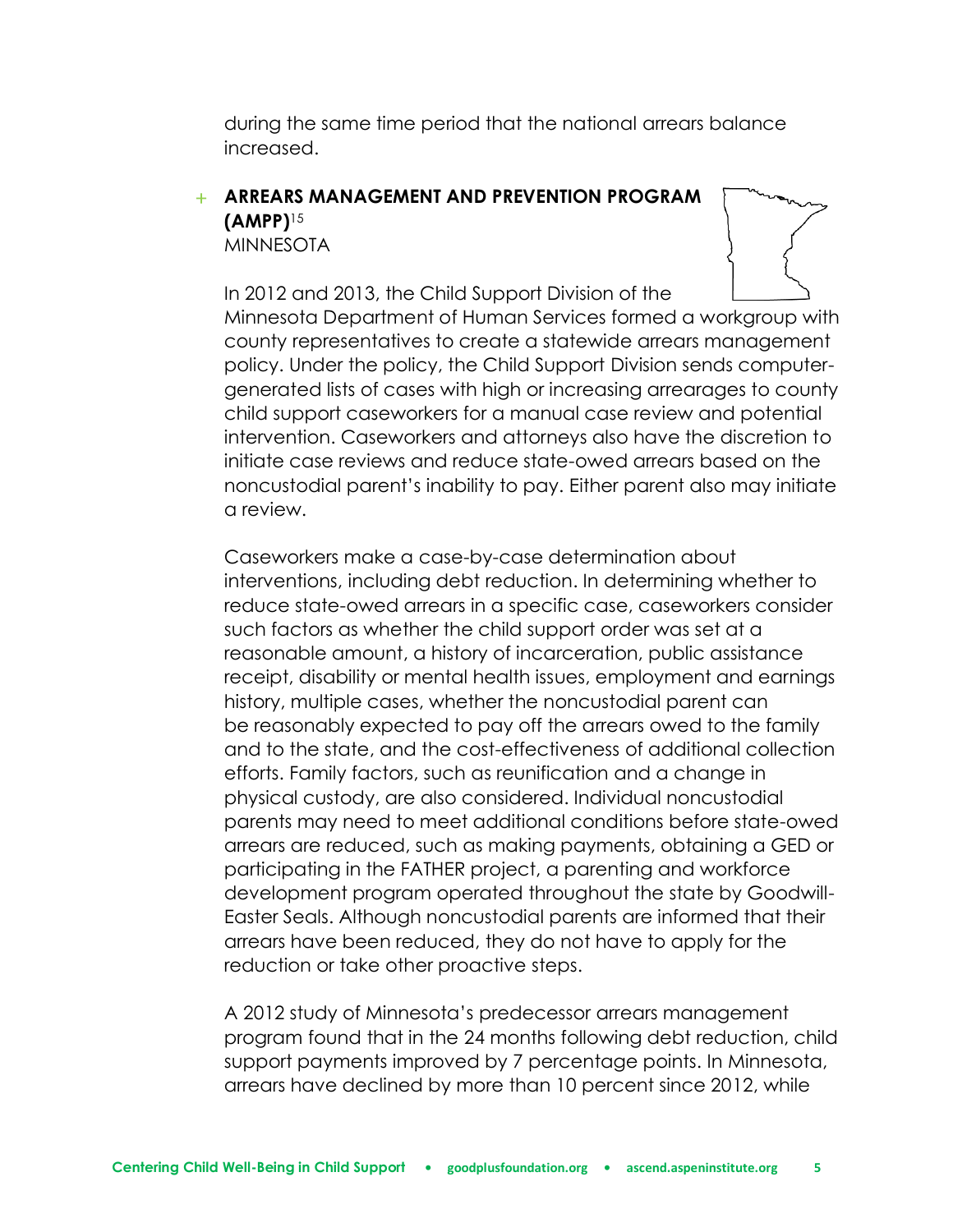the national arrears balance has increased.

## **2.** Capping Debt

New York State enacted a statutory limit on the accumulation of stateowed arrears when noncustodial parents have low incomes.

#### + **ARREARS CAP PROGRAM<sup>16</sup>**

NEW YORK, NY



The New York City Office of Child Support Services within the Human Resources Administration (HRA) offers a full range of child support debt reduction programs, including the Arrears Cap Program, the Pay It Off program (described in section 3), the Child Support Arrears Credit Program (section 4), a new Parent Success program (section 5), and a Mediation program for reducing familyowed arrears (section 6).

When a noncustodial parent is before a New York court and has income below the federal poverty level (\$12,760 for one adult in 2020), New York statute provides for the issuance of a poverty order of \$25 per month based on application of the statutory factors, unless the court finds that a deviation is appropriate. For \$25 poverty orders, arrears owed by noncustodial parents are capped at \$500. Capping the arrears limits the accrual of uncollectible child support debt when a noncustodial parent is unable to pay the full amount of the support order. A noncustodial parent also may file a motion to modify the order to \$25 and cap the accrual of arrears thereafter at \$500, effective from the date the motion is filed.

The Office of Child Support Services provides an avenue for lowincome noncustodial parents (who are not typically represented by an attorney) to have the arrears that are assigned to the Department of Social Services compromised to \$500, the amount at which their arrears would have been capped had they applied to the court for a poverty order.<sup>17</sup> In New York, noncustodial parents must go to court to reduce their child support orders. Indebted noncustodial parents can file an Application for the Arrears Cap Program with the child support program in person or by mail to cap the arrears, or a portion of arrears, owed to the Department of Social Services if the debt accrued while (1) the children subject to the order were receiving cash assistance and (2) the noncustodial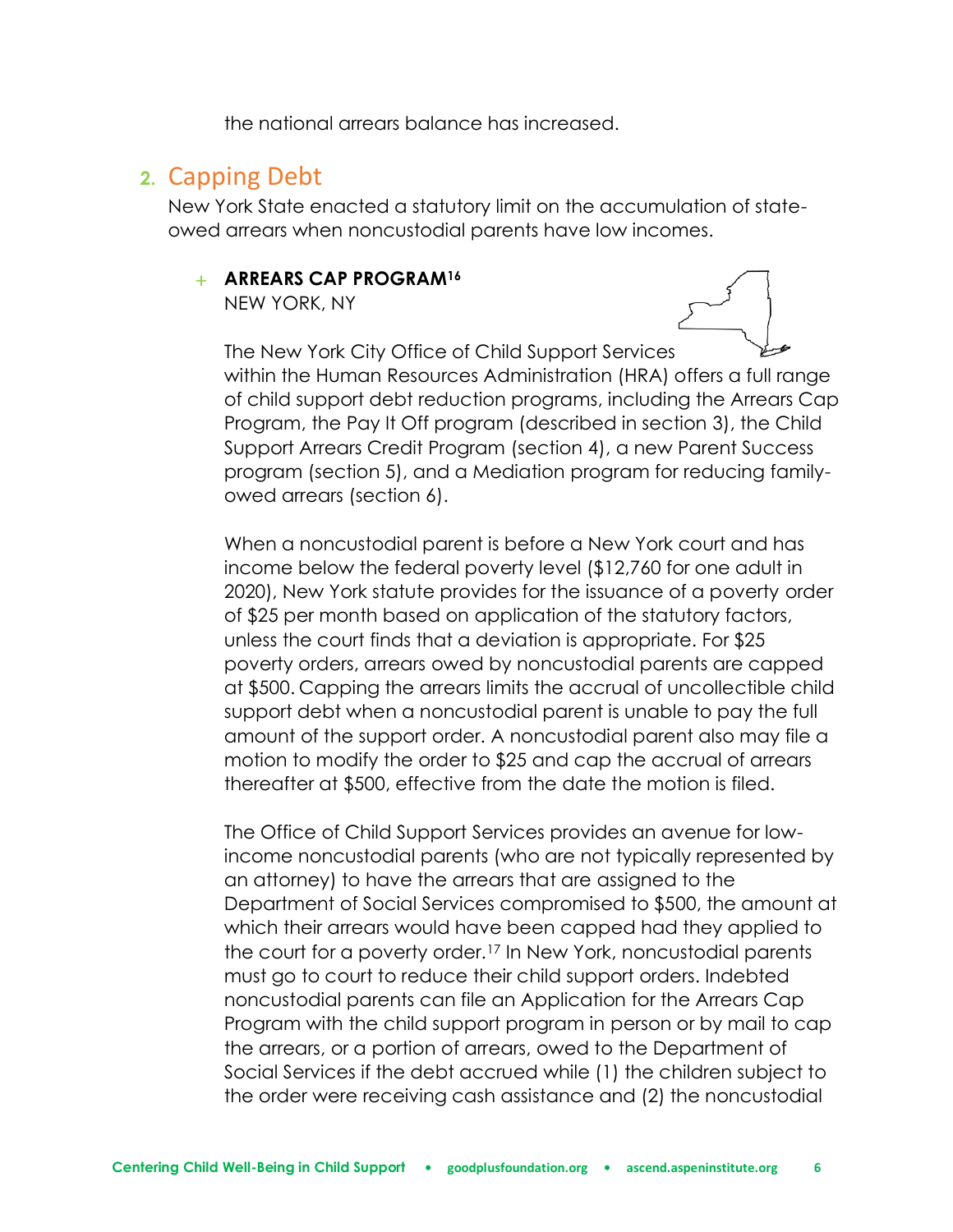parent's income was at or below the federal poverty level. In addition, a child support order can be modified by the court if a noncustodial parent's income is below the New York State Self-Support Reserve (\$16,862 in 2019).

Since the program began in 2009, the Arrears Cap program has helped nearly 16,330 low-income noncustodial parents lower their arrears assigned to the Department of Social Services, while 410 parents have had their monthly orders reduced by an average of 91 percent. The program has reduced over \$215 million in debt owed to the Department of Social Services. After the Arrears Cap program was implemented, paying cases increased by 12 percentage points, and 63 percent of noncustodial parents were paying child support – compared to 51 percent of noncustodial parents paying before the program.

## **3.** Debt Compromise and Matching Programs

In a debt compromise program, the state provides a matching credit or compromises and settles the remaining balance of state-owed arrears when a noncustodial parent makes a partial payment on family-owed or state-owed arrears.

### + **COAP/SAN FRANCISCO PARTNERSHIP PILOT<sup>18</sup>** SAN FRANCISCO, CA

A public-private partnership created by the San Francisco County Office of Child Support Services, Office of the Treasurer, and philanthropic partners implemented a pilot project to allow noncustodial parents to completely eliminate their child support debts owed to the state in former assistance cases. The pilot drew on funding from the Walter and Elise Haas Fund to pay a portion of the state-owed arrears to allow noncustodial parents to qualify for California's child support debt reduction program, called the California Compromise of Arrears Program (COAP).

The COAP program is a statewide debt compromise program that reduces child support arrears and interest owed to the state in exchange for partial payment or payment agreement. The amount of payment is based on the individual noncustodial parent's ability to pay. However, COAP will not waive the entire state-owed arrears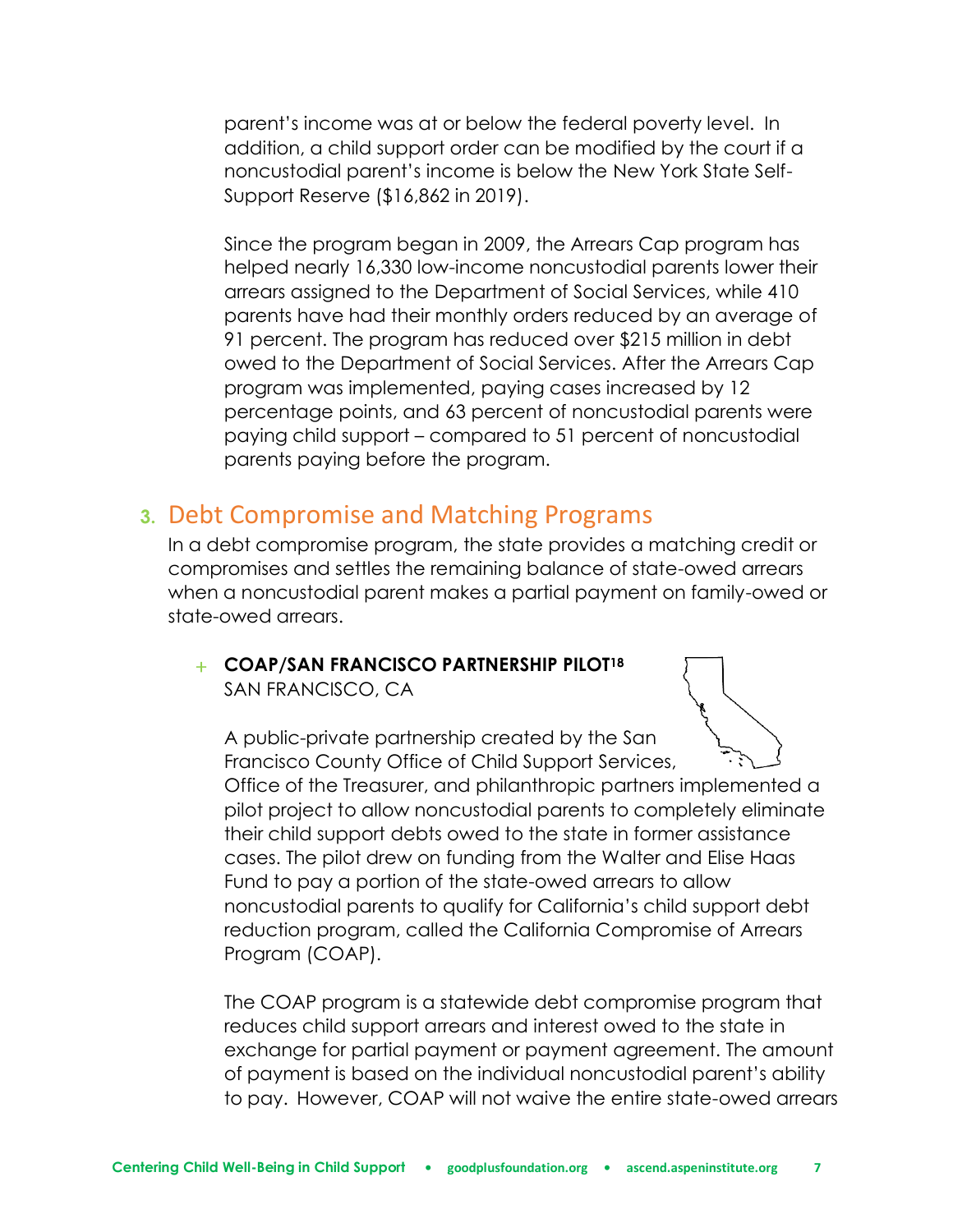and does not reduce child support debt owed to custodial parents. To be eligible, noncustodial parents must keep up with their support orders for current support for the duration of the COAP monthly repayment agreement, or for 12 months following an approved lump sum agreement. Lump sum payments are included in about two-thirds of agreements, while repayment schedules are included in about one-third of agreements.

Based on recent statewide data for approved COAP agreements, 88 percent of state-owed debt is compromised, and 12 percent is collected. Previous research by the Center for Policy Research published in 2012 found that on average, the collection rate increased 23 percent two years after COAP enrollment, while the number of obligors making no monthly payments declined by 3.5 percentage points.<sup>19</sup> Of five debt compromise programs studied, COAP had one of the highest write-off rates and lowest dropout rates.

The San Francisco Partnership Pilot allowed noncustodial parents to access debt relief through COAP by helping them meet the COAP payment threshold. In the San Francisco project, 32 noncustodial parents participating in the pilot owed an average of about \$5,000 in state-owed arrears at baseline and received full relief from stateowed arrears through the combination of the pilot project and COAP. Consistent with other research, the Urban Institute found that participants made more consistent and timely payments, with payment rates 18 to 28 percent higher than a comparison group. In focus groups and through a survey conducted by the Urban Institute, noncustodial parents participating in the pilot reported improvements in their relationships with their children and coparents. Because noncustodial parents were no longer subject to enforcement actions such as drivers' license suspension and credit bureau reporting, noncustodial parents reported that they were more receptive to the child support agency and were more able to maintain employment, improve their housing status, and improve their credit scores. Noncustodial parents reported less stress, more feelings of control, and optimism over their finances.<sup>20</sup>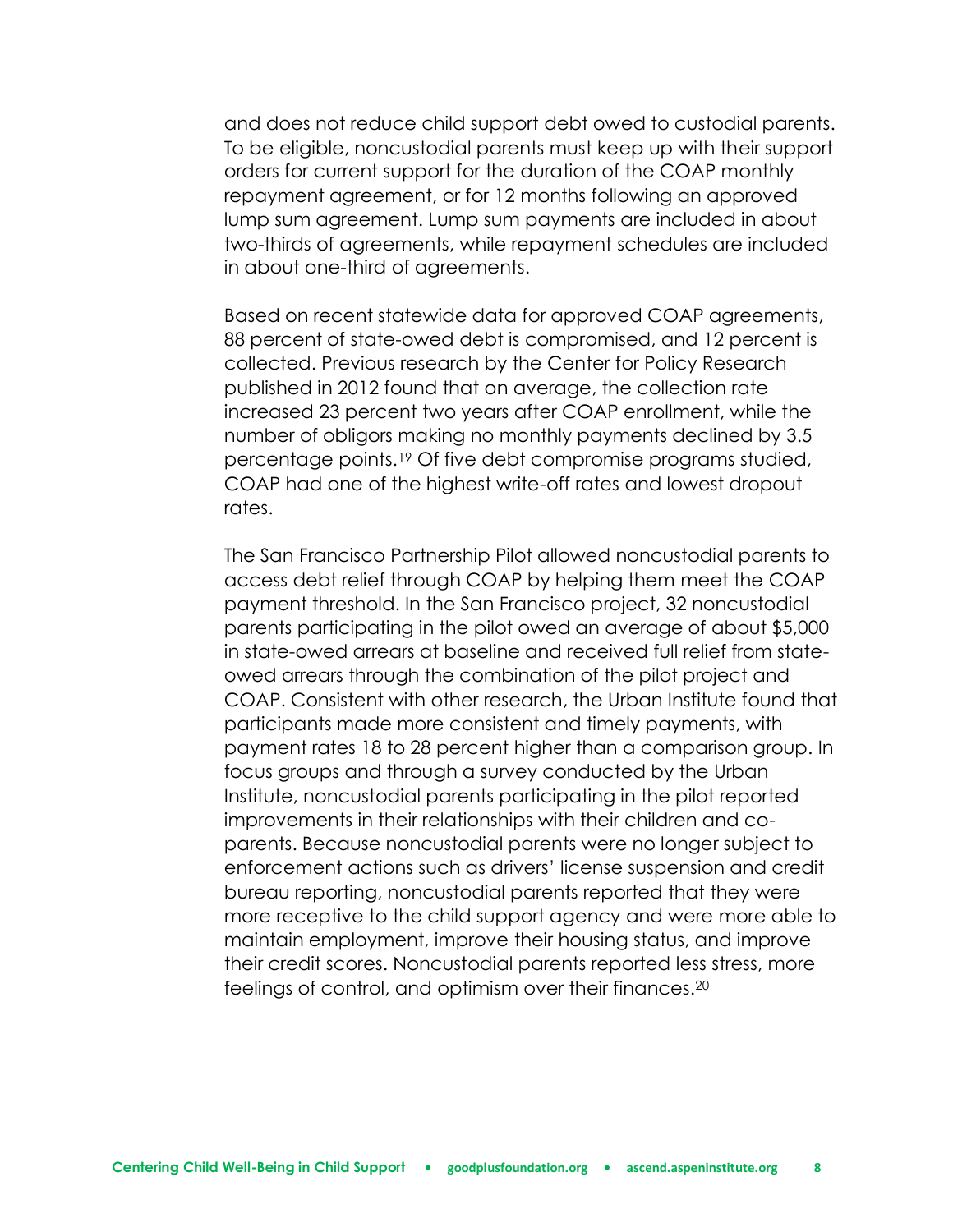## + **PAY IT OFF**

NEW YORK, NY

Pay It Off is a matching program offered during a limited time period to noncustodial parents to help pay down child support debt owed to the New York City Department of Social Services. During the limited time period, Pay It Off will match any lump sum payment that a noncustodial parent makes of \$500 or more by reducing the assigned arrears owed to the Department of Social Services, up to the total amount of assigned arrears. Since Pay It Off was first offered in 2013, the program design has varied from year to year, including the time of year, the number of days in which to make a payment, the minimum amount to be paid, and payment incentives.

During the most recent Pay It Off in 2018, the Office of Child Support Services offered a \$2 debt reduction for every \$1 of arrears paid, instead of the standard \$1 for \$1 match to noncustodial parents who had been paying their current support obligations consistently for the 6 months prior to the start of the program. Noncustodial parents who also enrolled in the New York City Arrears Credit program (described in section 4) earned an additional reduction to the assigned debt of 10 percent of their payment amount. Over 650 parents reduced their debt by an average of \$3,340 through the 2018 Pay It Off program.

Under child support distribution rules, a noncustodial parent's payment is applied first to current monthly support before arrears. This means that if a custodial family is receiving cash assistance, the family will receive a pass-through of up to \$100 or \$200 (depending on the number of children). If the family is no longer receiving cash assistance, the noncustodial parent's payment will be paid to the family as current support and the remaining amount paid toward the arrears owed to the family before it is applied to the debt assigned to the Department of Social Services. The order of distribution ensures that custodial families benefit from the Pay It Off program. The matching credit is applied toward the assigned debt.

Since 2013, the Office of Child Support Services has received over \$6 million in payments by noncustodial parents, \$1.3 million has been paid on the debt owed to families, and debt owed to the Department of Social Services has been reduced by \$10.8 million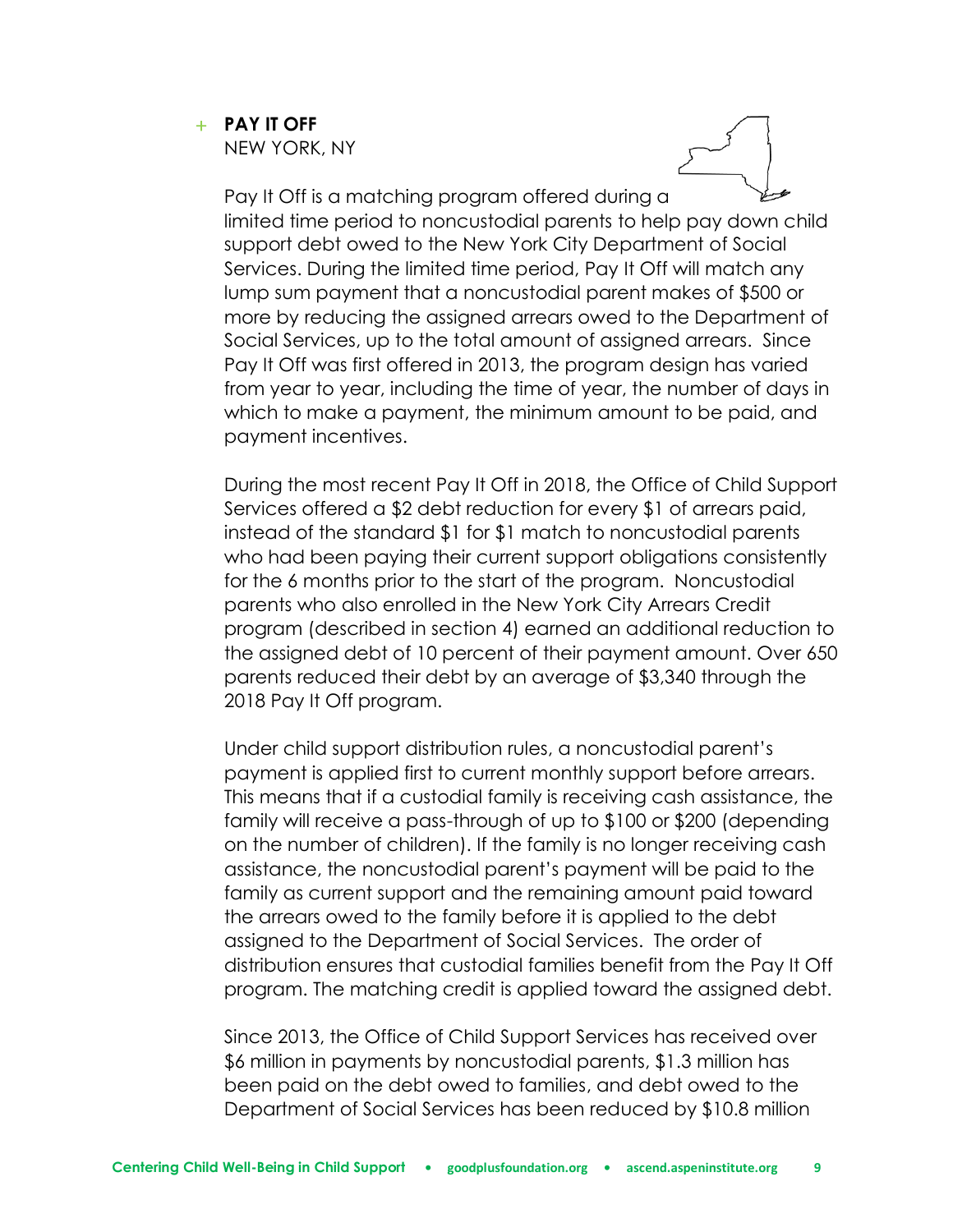through the Pay It Off program. Pay It Off 2020 was offered during the first two weeks in March. In early February, over 35,000 noncustodial parents were notified of the program by mail.

## **4.** Debt Reduction in Exchange for Consistent Payments

These programs are sometimes called "debt leveraging" programs because they set behavioral conditions on providing debt relief, with the goal of changing long-term behavior. Debt leveraging programs offer debt relief in exchange for staying current on monthly payments or participating in activities designed to improve noncustodial parents' capacity to pay or their level of engagement with their children. The programs described in this section require consistent payment of monthly support before state-owed arrears are reduced.

#### + **PAYMENT INCENTIVE PROGRAM<sup>21</sup>** MARYLAND



The Child Support Administration of the Maryland Department of Human Services was one of the earliest states to implement a debt reduction program, piloting a child support debt leveraging initiative in 2000. The pilot's successor program, the Maryland Payment Incentive Program (PIP), is a statewide program implemented through legislation in 2008. PIP aims to increase consistent child support payments and reduce uncollectible stateowed arrears. Noncustodial parents with incomes below 225 percent of the federal poverty level (\$28,710 for one adult in 2020) are eligible for the program if they have a Maryland court order and permanently-assigned arrears owed to the State of Maryland.

PIP reduces state-owed arrears by half when noncustodial parents pay all of their monthly support for one year, and eliminates the remaining balance owed when the parents stay current on their support orders for 24 consecutive months. Credit is given to noncustodial parents for uninterrupted court-ordered payments made immediately prior to participation in PIP. Noncustodial parents will not be penalized for up to six months of missed payments if they become unemployed through no fault of their own. Maryland may also develop an alternative payment schedule for noncustodial parents who are employed seasonally.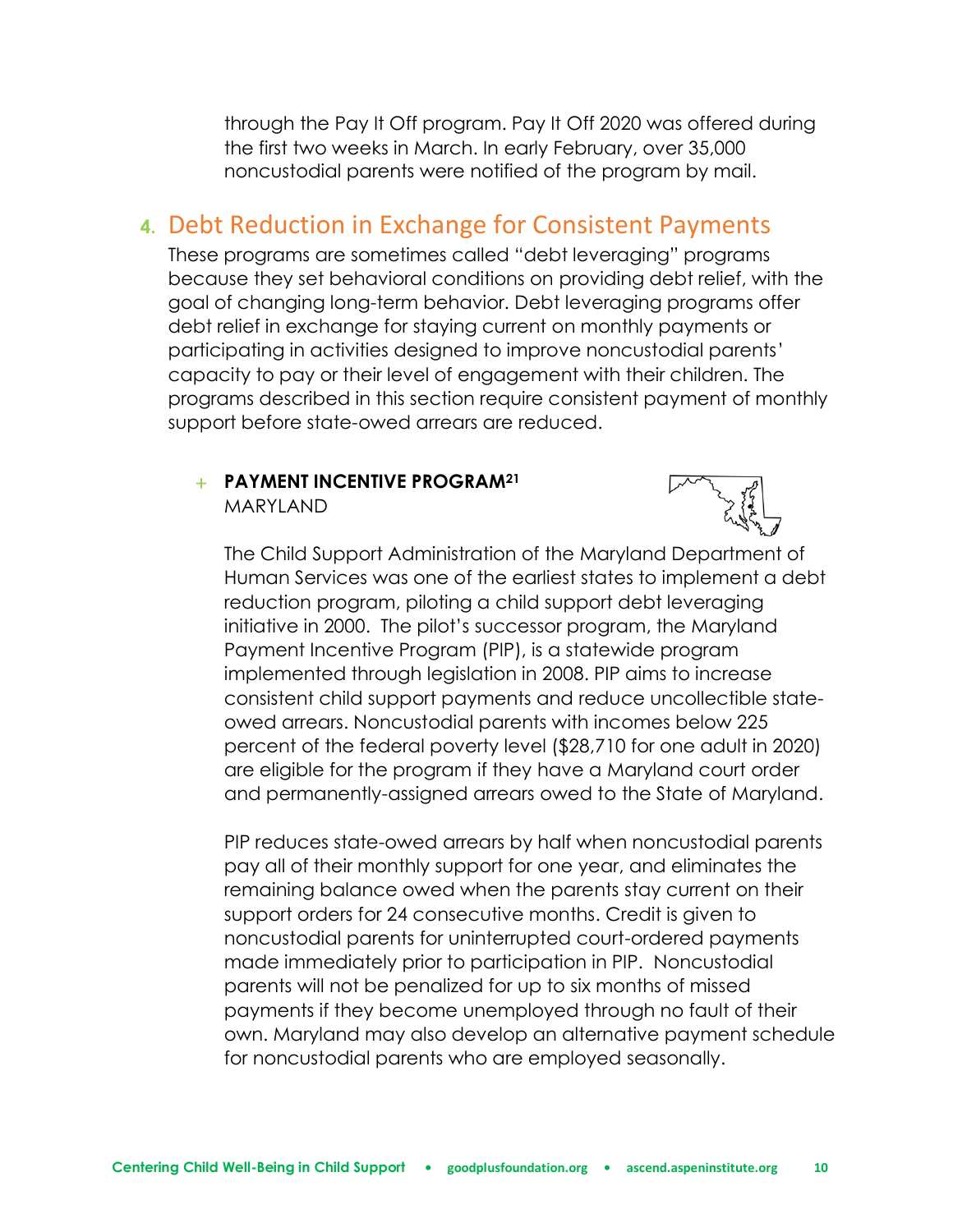In addition, parents who only owe child support arrears and have no current support obligations are required to pay negotiated monthly payments toward arrears. Maryland uses standardized case selection criteria based on statutory factors that: (1) the noncustodial parent has a current ability to pay the required compromise amount, (2) the reduction will encourage the noncustodial parent's economic stability, and (3) the reduction serves the best interests of the children. PIP also conducts outreach to custodial parents to discuss settlement of the custodial parent's debt and potential modification of the support order.

A 2005 evaluation conducted by the University of Maryland found that pilot program participants worked more, earned more, paid more child support, and paid more often than before the pilot was implemented.<sup>22</sup> A 2012 study by the Center for Policy Research found that the collection rate increased 27 percent two years after PIP enrollment, while the number of participants making no monthly payments declined by 3.6 percentage points following debt reduction through PIP.<sup>23</sup> The study found that on average, Maryland forgave 32 percent of state-owed arrears through PIP. Beginning in 2008, the state's arrears balance began to steadily decline, while arrears balances increased in most states.

#### + **CLEAN SLATE**

ILLINOIS

The Division of Child Support within the Illinois Department of Healthcare and Family Services reduces state-owed arrears in exchange for 6 months of current support payments. Noncustodial parents must complete an application and provide proof that they could not make their payments because they were unemployed, incarcerated, or disabled. They also must prove that they can have the ability to pay their monthly support. They may make payments toward either current support or family-owed arrears. Once a parent has made payments for 6 consecutive months, the entire state-owed debt will be cancelled. Clean Slate is open to noncustodial parents with current support orders or arrears-only cases. A noncustodial parent may request a suspension of the agreement for up to 12 months upon losing a job before the 6-month payment period has ended. Parents also may pursue a modification through an expedited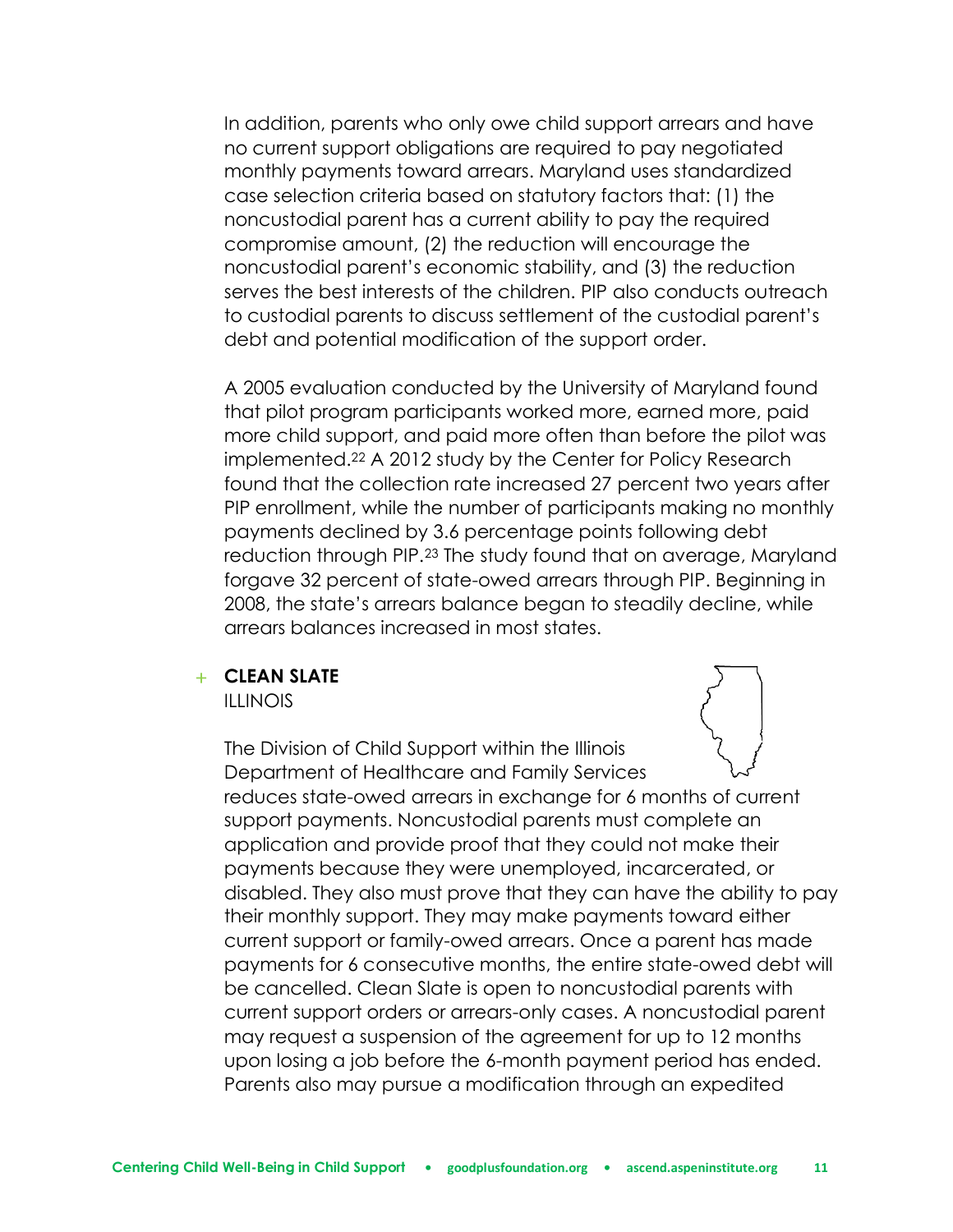process. The Division of Child Support conducts extensive outreach to make parents aware of the Clean Slate program.

A 2012 study by the Center for Policy Research found that the collection rate increased 14 percent two years after Clean Slate enrollment. Clean Slate also had the highest write-off levels and compliance rate and one of the lowest dropout rates of the five arrears reduction programs studied.

#### + **ARREARS CREDIT PROGRAM**

NEW YORK, NY



Noncustodial parents may apply to the New York City Office of Child Support Services for a reduction or cancellation of arrears assigned to the New York City Department of Social Services through the Child Support Arrears Credit Program. To remain eligible for a \$5,000 annual credit against accrued assigned arrears on each case, a noncustodial parent must stay current on child support payments for twelve months. A noncustodial parent who no longer has an ongoing child support order must pay the obligation ordered by the family court when the case was active. This amount may be due either to the Department of Social Services or the family. Noncustodial parents are automatically re-enrolled for 3 one-year cycles, which can result in up to \$15,000 of credits against assigned arrears if they continue to pay the monthly order amounts. There is an asset test but no income eligibility requirements to receive credits. This program assisted 1,564 noncustodial parents and reduced assigned debt by \$6.3 million between 2009 and 2019.

## **5.** Debt Reduction in Exchange for Participation

These debt reduction programs also use "debt leveraging"— parents agree to participate in employment, education, training, or parenting programs and activities in order to receive a reduction of state-owed arrears. These programs often combine a requirement to participate in a program or activity with a requirement to keep current on support payments.

+ **PROMOTING OPPORTUNITIES FOR PARENTS PROGRAM (POP2)<sup>24</sup>** IOWA

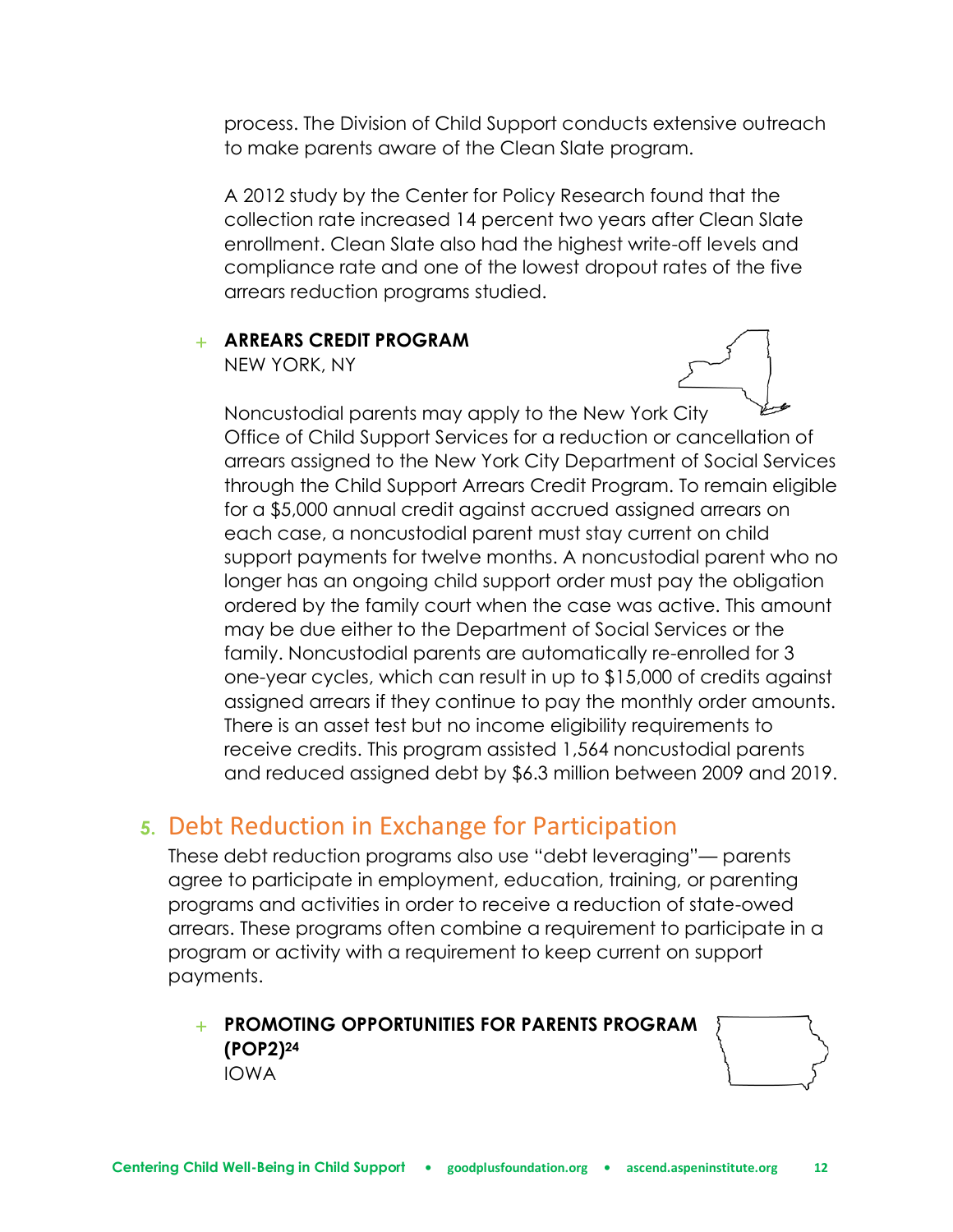The Child Support Recovery Unit of the Iowa Department of Human Services partners with designated community organizations to support noncustodial parents in overcoming barriers to child support payment. The child support program offers incentives to noncustodial parents to participate in approved parenting, fatherhood, and employment programs. These child support incentives include suspending certain enforcement efforts and reducing state-owed arrears. If noncustodial parents participate in an approved program and keep up with their monthly support payments for 6 consecutive months, the state will cancel up to 50 percent of state-owed arrears, and if they pay for 12 consecutive months, the state will cancel up to 100 percent of the debt.

Fatherhood practitioners sometimes express the concern that because noncustodial parents with very low incomes do not have stable employment or sufficient income to pay the full amount of their support orders, they cannot sustain their payments long enough to satisfy debt relief requirements. Iowa has recently changed POP2 rules to allow for partial credit for partial payment. For example, if a noncustodial parent pays half of the support order amount for 6 consecutive months, 20 percent of state-owed arrears will be cancelled.

In the initial 6 months following implementation of its revised POP2 program, Iowa has seen an increase of almost 15 percentage points in payments of child support owed among participants. A total of 42 participants with 82 child support cases graduated in state fiscal year 2019—39 men and 3 women, ranging in age from 27 to 70 years old. In 2018, the year prior to graduation, participants paid 55 percent of the amount of child support they owed. During the first 6-month incentive period in 2019, participants paid 69 percent of the child support they owed. Iowa's state arrears balance has steadily declined for more than 10 years, even as the arrears balances of other states have increased.

#### + **DEBT COMPROMISE PROGRAM VIRGINIA**



Following two short-term trials, the Division of Child Support Enforcement within the Virginia Department of Social Services implemented a long-term debt compromise program in 2018 designed to encourage consistent payments over time. All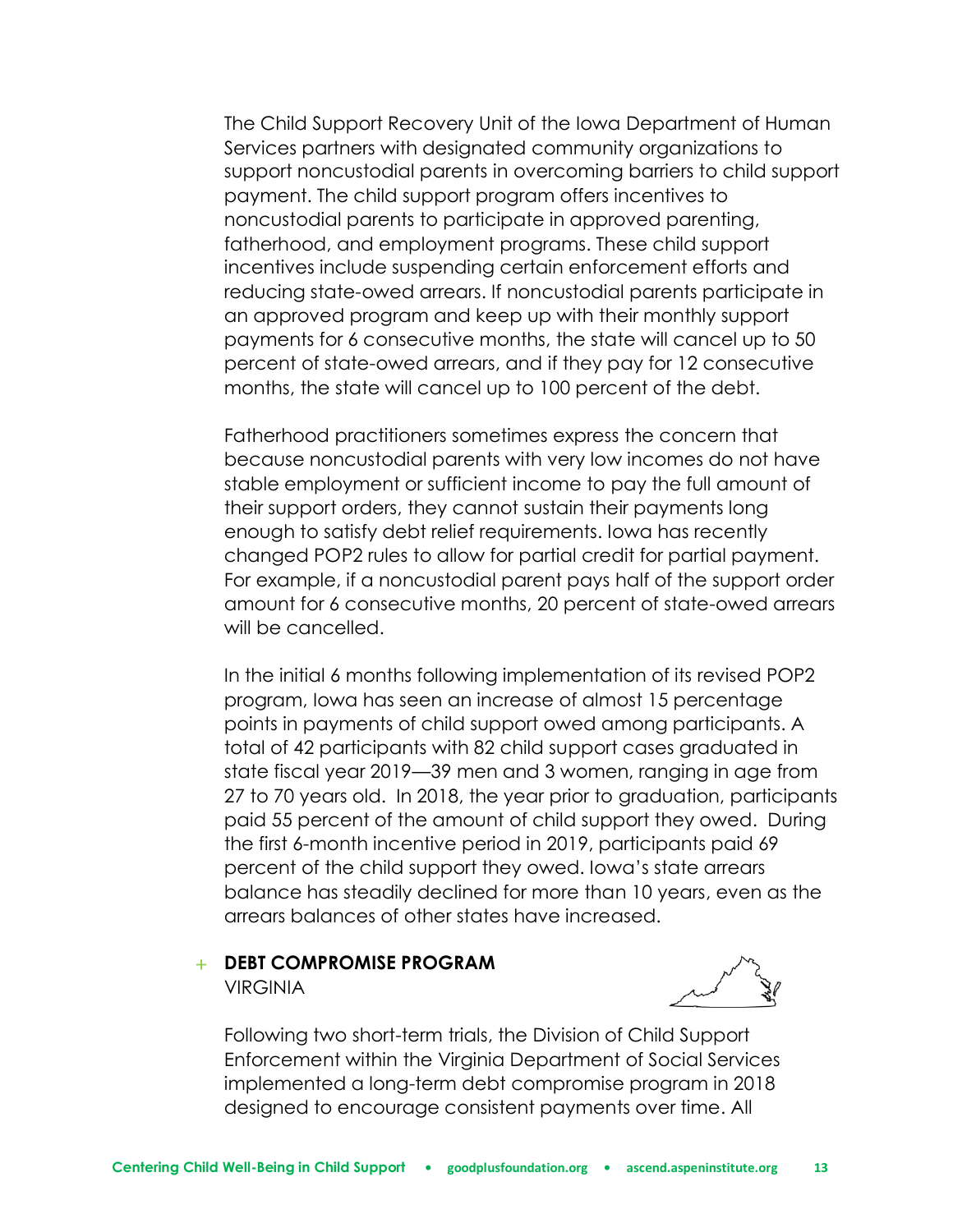noncustodial parents with state-owed arrears under a Virginia child support order may apply, even if they live in a different state. Noncustodial parents sign a payment agreement that can be renewed each year. The Division of Child Support Enforcement will not pursue judicial enforcement as long as parents comply with the agreement.

Noncustodial parents have the option to enroll in Family Engagement Services offered by the Division of Child Support Enforcement, to make consecutive monthly support payments, or both to reduce arrears assigned to the state. The program offers noncustodial parents three tiers of participation based on their ability to pay and participation in Family Engagement Services. Parents with incomes below \$40,000 are assigned to tiers one and two, while parents with incomes over \$40,000 are assigned to tier three. Each tier has different participation requirements to receive a debt reduction.

Family Engagement Services partners with public and community partners to identify and overcome barriers to noncustodial parents providing emotional and financial support to their children. An action plan is created for each parent with S.M.A.R.T. goals (an approach that emphasizes specific, measurable, achievable, relevant, and time-bound goal setting). Each time a noncustodial parent attains a select number of goals, the parent's state-owed arrears are reduced by 5 percent. For example, if a noncustodial parent makes monthly payments for three consecutive months, the state-owed arrears will be reduced by 5 percent. A parent can receive the 5 percent reduction a maximum of four times over a 12 month period.

The Division of Child Support Enforcement also offers debt matching for lump sum payments, adjusting state-owed arrears by \$1 for every \$1 paid by a noncustodial parent. Since the inception of the new multi-tier program in April 2018, over 2,200 noncustodial parents have agreed to participate, paying more than \$10 million in support payments that have resulted in debt reductions of more than \$3 million.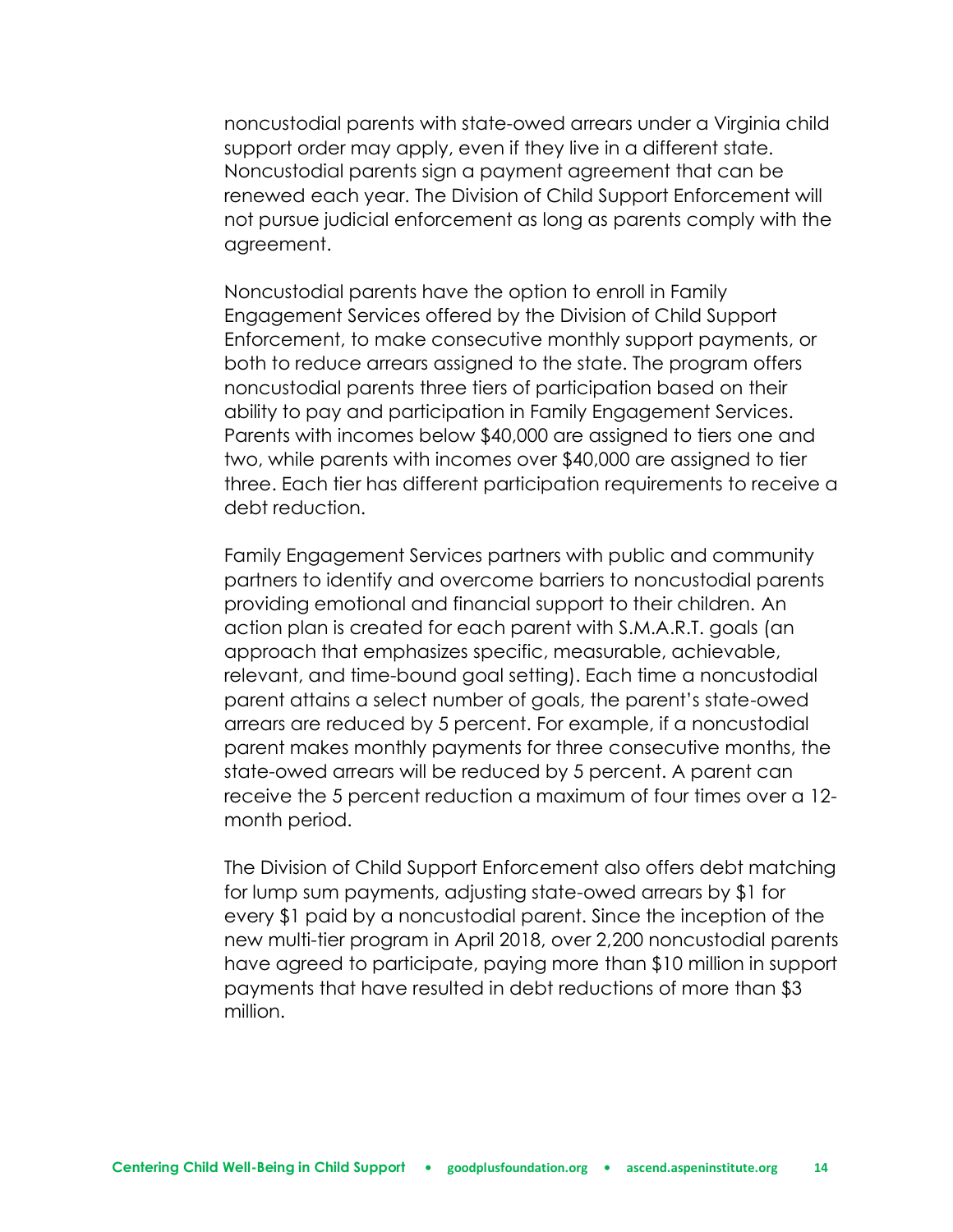### + **CHILD SUPPORT INCENTIVES TO REDUCE STATE-OWED ARREARS** KANSAS



Child Support Services within the Kansas Department for Children and Families offers three types of incentive programs to noncustodial parents to reduce child support arrears owed to the state and influence their behavior: (1) education and certification programs; (2) participation in classes; and (3) Child Support Savings initiative. These incentives aim to leverage behavioral changes in exchange for reduction in state-owed arrears.

Education and certification incentives are designed to encourage noncustodial parents to further their education, obtain occupational credentials, and increase their employability. Participants in education and certification programs can reduce their state-owed arrears between \$750-\$2,000. Eligible education and certification incentives include completion of a high school diploma or GED, technical and vocational training programs, college associate or bachelor's degree, and specified occupational certificates – including culinary, nurse's aide, computer systems and informational technology, manufacturing skills (offered in state correctional facilities), welding, and work readiness. Noncustodial parents can also reduce state-owed arrears through participation in approved classes at a rate of \$50/hour for the first 15 hours and \$25/hour thereafter. Approved classes include financial counseling, fatherhood and parenting, employment and training, and other community-based and prisonbased offerings.

The Child Support Savings Initiative (CSSI) is a creative partnership between Child Support Services and the state's Treasury Department. The state has two goals: first, to help parents save for their children's future higher education and second, to reduce their child support state-owed arrears. CSSI is designed to encourage parents to make qualifying deposits into the state's Learning Quest 529 Education Savings Plans administered by the Treasury Department. Under federal rules, a 529 plan is a tax-advantaged program to help individuals save for college. Savings can be used for education-related expenses at eligible two- and four-year educational institutions.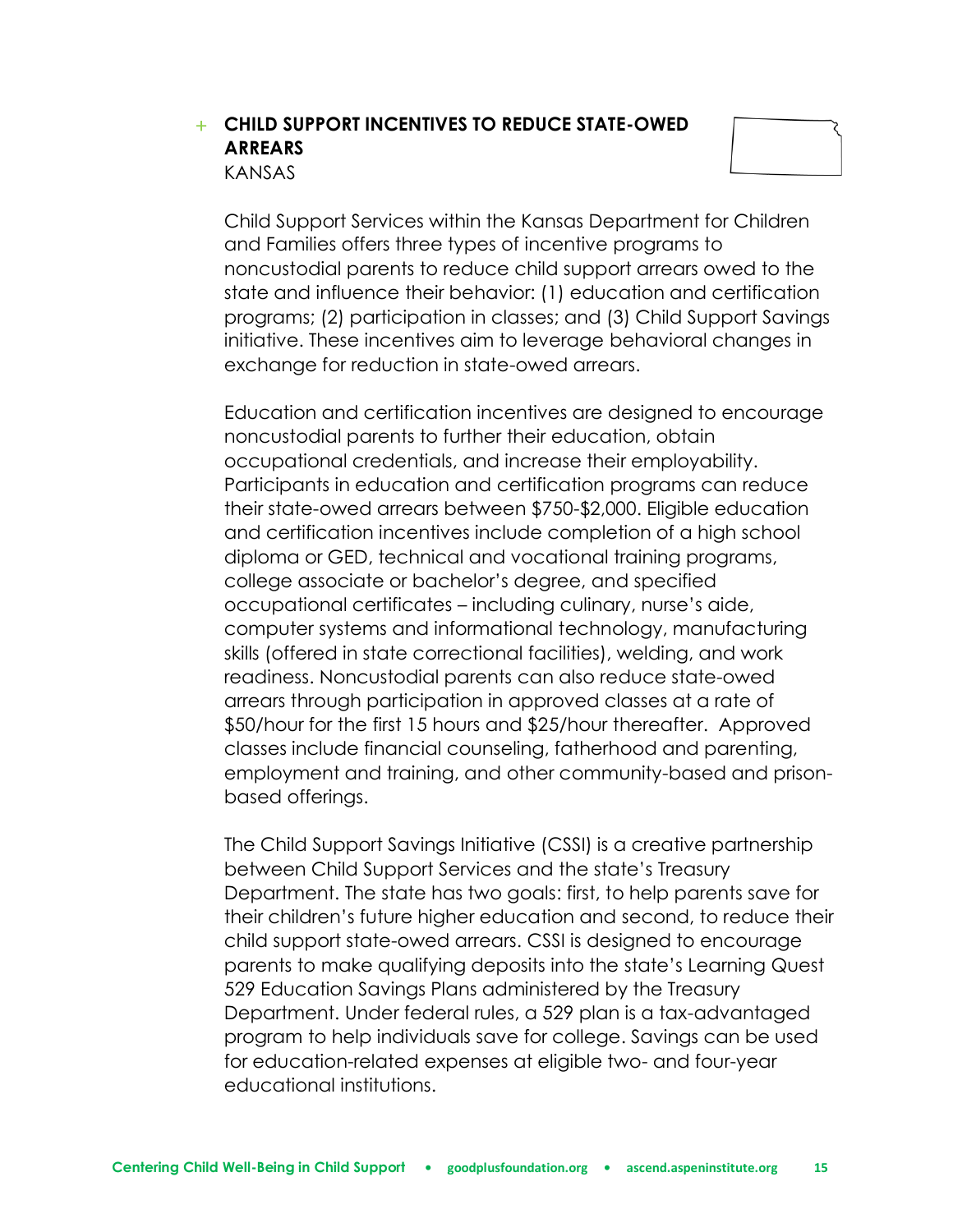Through CSSI, the state offers to forgive \$2 in child support stateowed arrears in exchange for every \$1 deposited in a 529 savings plan by a noncustodial parent. To qualify, a noncustodial parent must stay current on monthly support payments and make an initial payment of at least \$1 toward the debt. The noncustodial parent must contribute \$25 to open a 529 savings account for each child. MDRC conducted randomized control trials, applying insights from behavioral economics, to evaluate the project with funding from the W.K. Kellogg Foundation. The evaluation found that the noncustodial parents targeted by the program who owed significant child support had extremely low or no incomes, creating barriers to enrollment and limiting program participation.<sup>25</sup>

#### + **PARENT SUCCESS PROGRAM**

NEW YORK, NY



Through a new arrears reduction program being launched by the New York City Office of Child Support Services, noncustodial parents may reduce up to \$10,000 in child support arrears assigned to the New York City Department of Social Services by completing a state-certified program. Parent Success is designed to help parents address personal barriers and reduce child support debt so they can do more for themselves and their children. During Phase I, parents can eliminate up to \$10,000 in arrears owed to the Department of Social Services by completing a state-certified substance use treatment program and submitting a certificate to the Office of Child Support Services. Parent Success may be expanded to include other approved classes and courses—such as parenting classes and job training—that support the well-being of parents and strengthen their ability to provide for their children.

## **6.** Family-Owed Arrears

80 percent of arrears in the child support program are owed to families, not to states, which means that states cannot compromise them.<sup>26</sup> Under a federal statute called the Bradley amendment, payments due under child support orders are considered state judgments. Like other judgments, child support obligations may not be retroactively modified by a court, which in effect would unilaterally alter a judgment.<sup>27</sup> However, in most states, the party owed child support arrears (whether a state or custodial parent) may agree to compromise or forgive unpaid debts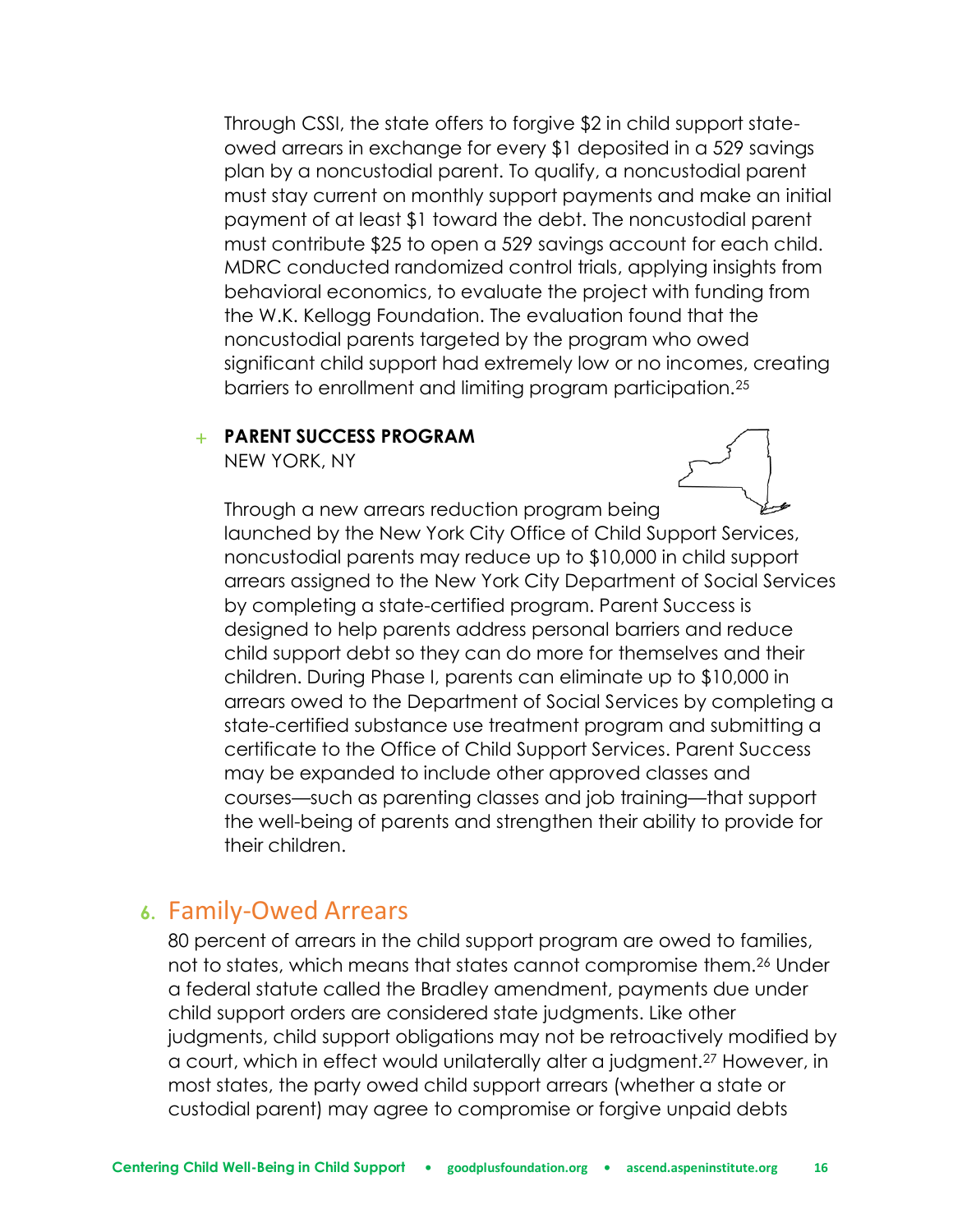owed to them.<sup>28</sup> While a few states prohibit custodial parents from forgiving family-owed arrears, this policy is being reconsidered. For example, the Tennessee legislature recently enacted legislation to authorize custodial parents to forgive child support arrears owed to the family.<sup>29</sup>

Family-owed arrears continue to grow more rapidly than state-owed arrears, suggesting that more effective strategies are needed to set and maintain accurate child support orders and to work with both parents to resolve uncollectible debts. Some states reach out to both parents to help them facilitate a compromise when family-owed arrears are uncollectible. Research finds that custodial parents are more positive than negative when asked whether they are interested in negotiating family-owed arrears.<sup>30</sup> Both the Illinois Clean Slate and New York City Pay It Off programs direct payments to families while writing off state-owed arrears. The model used in the San Francisco Partnership Program, which leveraged foundation funds to pay off state-owed arrears, also could be applied to family-owed arrears.

#### + **JUDICIAL PAYMENT PLAN MICHIGAN**



Michigan provides a judicial route for custodial parents to consent to a reduction of family-owed arrears. In Michigan, noncustodial parents may file a motion asking the circuit court for a discharge of arrears following completion of an arrears payment plan. The court offers a noncustodial parent Do-It-Yourself Motion to Manage Child Support Debt and custodial parent Response to Motion Regarding Payment Plan/Discharge of Arrears online. By filing the motion, a noncustodial parent asks the court to approve payment of a set amount toward arrears for a certain number of months, and then to discharge the remaining debt. Unless the custodial parent voluntarily consents to a reduction of family-owed arrears (and there is no indication of domestic violence), the court may only approve a reduction of state-owed arrears. A custodial parent may not waive family-owed arrears while receiving cash assistance through the Family Independence Program. The court may impose additional conditions, such as compliance with the ongoing monthly order or participation in a parenting program, jobs program, drug and alcohol counseling, anger management classes, or a batterer intervention program. In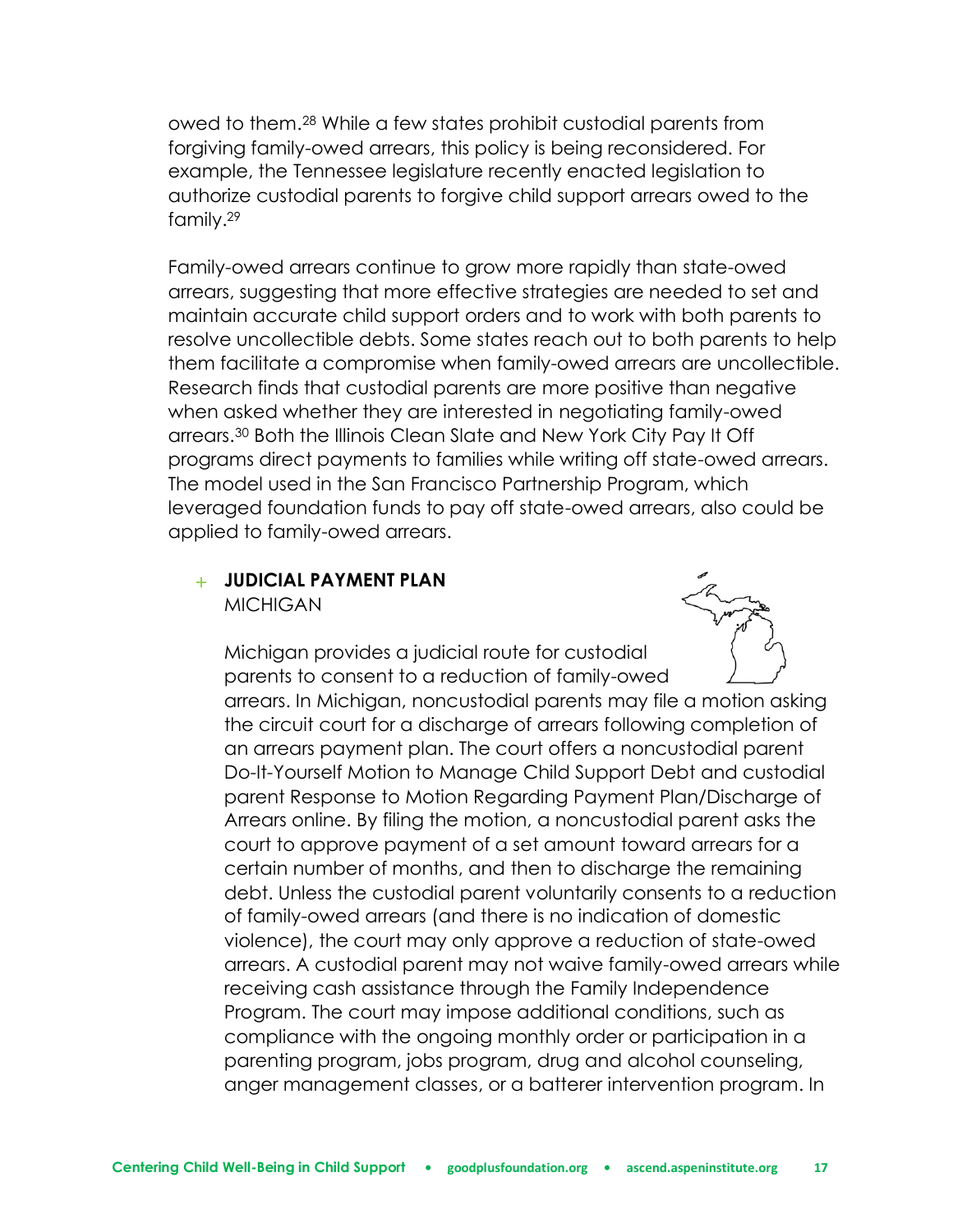2019, 11,325 noncustodial parents received a discharge of \$11,517 on average in arrears.

## + **MEDIATION FOR FAMILY-OWED ARREARS**

NEW YORK, NY



The New York City Office of Child Support Services partners with mediation providers that offer free or lowcost mediation programs across New York City. Mediation services can provide a way forward when noncustodial parents with low incomes owe uncollectible family-owed arrears. Following a referral from the Office of Child Support Services, parents opting into mediation services meet together with a trained, neutral mediator who leads a conversation about the parents' needs and differences to come to a realistic agreement. In mediation, parents—not the mediator—make the decisions regarding whether they want to reduce family-owed arrears, by how much, and under what conditions.

## *This fact sheet is part of a series produced by Ascend at the Aspen Institute and GOOD+ Foundation to highlight examples of states adopting more pragmatic and family-centered child support policies.*

<sup>&</sup>lt;sup>1</sup> Both fathers and mothers living apart from their children are legally responsible for paying child support, regardless of gender. Although the focus of this fact sheet is noncustodial fathers, gender-neutral terms are used to accurately describe specific state and county policies. Jessica Pearson, Nancy Thoennes, and Rasa Kaunelis, *Debt Compromise Programs: Program Design & Child Support Outcomes in Five Locations,* Center for Policy Research, 2012 (California, Illinois, Maryland, Minnesota, Washington, District of Columbia); Carolyn J. Heinrich, Brett C. Burkhardt, and Hilary M. Shager, "Reducing Child Support Debt and Its Consequences: Can Forgiveness Benefit All?" *Journal of Policy Analysis and Management,* 2011.

<sup>2</sup> Pearson, Thoennes, and Kauneli, 2012; Carolyn Heinrich, Brett Burkhardt, Hilary Shager, and Lara Rosen, *The Families Forward Program Final Evaluation Report,* University of Wisconsin-Madison, Institute for Research on Poverty, 2011; Pamela Ovwigho, Corrine Saunders, and Catherine Born, *Arrears Leveraging Pilot Project: Outcomes Achieved and Lessons Learned,* University of Maryland, 2005.

<sup>3</sup> Pearson, Thoennes, and Kauneli, 2012.

<sup>4</sup> Total arrears in child support program cases certified by the federal office of Child Support Enforcement in *Preliminary Report FY 2019*, Administration for Children and Families, U.S. Department of Health and Human Services (table P-89); Elaine Sorensen, *TANF Arrears Continue to Decline,* Office of Child Support Enforcement, Administration for Children and Families, U.S. Department of Health and Human Services, 2019; Elaine Sorensen, Liliana Sousa, and Simon Schaner, *Assessing Child Support Arrears in Nine Large States and the Nation,* Urban Institute, 2007.

<sup>5</sup> Yoonsook Ha, Maria Cancian, Daniel R. Meyer, and Eunhee Han, *Factors Associated with Nonpayment of Child Support,* Institute for Research on Poverty, University of Wisconsin-Madison, 2008.

<sup>6</sup> Maria Cancian, Carolyn Heinrich, and Yiyoon Chung, *Does Debt Discourage Employment and Payment of Child Support? Evidence from a Natural Experiment,* University of Wisconsin-Madison, Institute for Research on Poverty, 2009. <sup>7</sup> Alan M. Voorhees, *Motor Vehicles Affordability and Fairness Task Force Final Report*, New Jersey Motor Vehicle Commission, 2006; Jessica Pearson, "Building Debt While Doing Time: Child Support and Incarceration," *Judges' Journal*, American Bar Association, vol. 43(1), 2004.